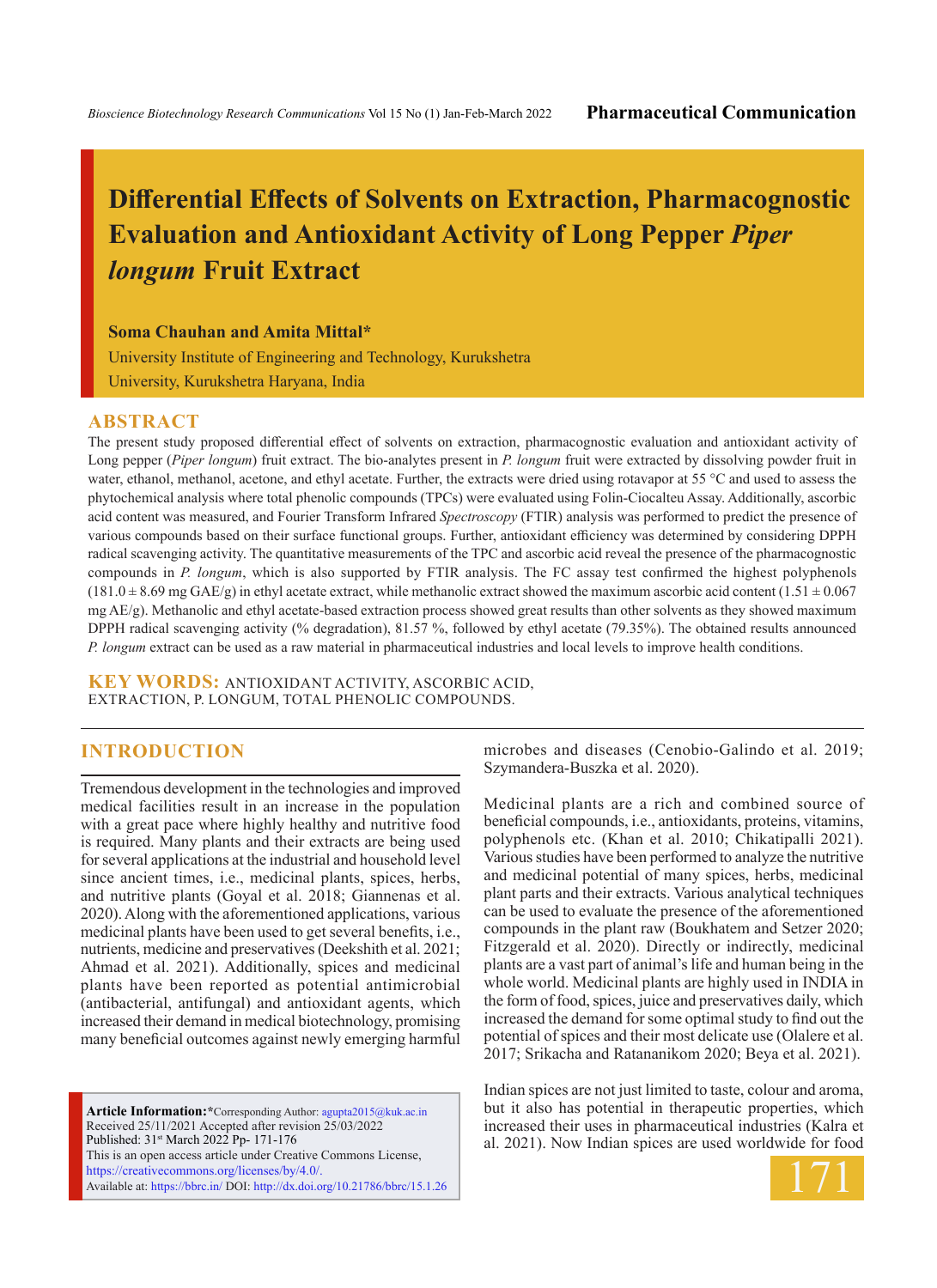## Chauhan & Mittal

and medicinal purposes. Indian Ayurveda of medicine also enlightened the properties of Indian spices, their varieties, their benefits, and their potential use in treating or preventing various diseases (Chauhan et al. 2015). Piperine, an alkaloid, is a highly used spice in medicine and homemade "nukshas" for health purposes. Piperine, *Piper longum* also known as Indian long pepper or pippali, is highly used to treat various diseases, i.e., indigestion, bronchial disorders, snake venom, and breathing problems. Additionally, it has also shown beneficial results in infertility, menstrual problems and pregnancy (Kumar et al. 2011; Chauhan et al. 2019; Tiwari et al. 2020).

Additionally, a variety of compounds increase the availability of both reducing and capping agents in *P. longum*, which might increase its demand in nanotechnology and material science for the synthesis of nanoparticles for various applications, i.e., wastewater treatment, drug delivery system, antimicrobial activity, implants, and chemical conversion (Jamila et al. 2020; Favre et al. 2021; Schnabel et al. 2021; Cheraghipour et al. 2021).

As mentioned, these spices and other food items are highly rich for small but highly beneficial tracing compounds, but optimum use and combinations had not been evaluated. Hence, optimising the composition of spices and their constituents should be done to get the maximum possible results. To accomplish the present demand, we have successfully extracted the bioanalytes present in the selected *Piper longum* in different solvents, i.e., water, ethanol, methanol, acetone, and ethyl acetate. Further, the dried extracts were characterized using FTIR spectroscopy and the phytochemical analysis studies, i.e., Total phenolic compounds (TPCs), ascorbic acid equivalent and DPPH radical scavenging activity, performed to evaluate the constituents present in the *P. longum* and their potential activity.

## **Material and Methods**

The dehydrated fruits of *Piper longum* were procured from the local shop of Kurukshetra. The purchased fruits were washed under tap water followed by distilled water and kept at 40°C for 72 hrs. Further, washed fruits were precast into powder form by grinding and stored for further analysis. Morphological appearance of *Piper longum* present in literature, and images of seeds used to identify the fruit (Kumar et al. 2011; Murphin Kumar et al. 2020). All the chemicals were purchased from Himedia, INDIA. For extraction, 10g of *P. longum* powder was macerate to 100 ml solvents (methanol, ethanol, acetone, ethyl acetate, and water) at room temperature for 48 hours by frequent mixing.Further, all the extracts were centrifuged at 5000 rpm, and the supernatant was filtered using Whatman no.1 filter paper. Then, the filtrate was dried using a rotary vacuum evaporator (Heidolph, VE-11) and stored at 4°C for further analysis. The schematic representation of the extraction process and phytochemical analysis is shown in Fig. 5 (Du et al. 2012; Cheraghipour et al. 2021).

Polyphenols (Folin ciocalteu) assay used with some modification to Deng et al. (2013) to detect the total phenolic

compounds present in each extracted sample. Further, 0.2 ml of prepared solution, 4 ml of sodium bicarbonate solution (2% w/v) and 5.6 ml of DI water were mixed and added with 0.2 ml of 50% (v/v) Folin-Ciocalteu reagent and incubated for 15 minutes at RT after proper mixing. Further, the resultant mixer was analysed for absorbance value at 750 nm in UV-Vis Spectrophotometer and concentration was calculated by using a standard curve (Deng et al. 2013; Golder et al. 2021).

The ascorbic acid concentration was measured using Chelli and Golder (2018) method. 200 µl of extract (10 mg/ml) was mixed with 1800 µl DCPIP followed by measurement of absorbance at 604 nm after 20 minutes. A calibration curve was plotted between various ascorbic acid concentrations and their absorbance after incubation. Further, the linear fitting was performed for the standard curve equation. The obtained equation was used to calculate the AA concentration of unknown samples by using their absorbance value (Chelli and Golder 2018). (Chelli and Golder 2018). The obtained extracts were analyzed by using Fourier-transform infrared spectroscopy (FTIR) under KBr mode (PerkinElmer, spectrum two). FTIR spectrums were compared with the standard library and literature to assign the functional groups and their expected compounds. Additionally, % transmission or absorbance values for a specific peak (peak intensity) can be used to compare the fraction of specific compounds present in two different samples. In this case, high absorbance or low % transmission defines more percentage of a specific compound in solution (Ravi and Pandey 2019).

*In-vitro* DPPH radical scavenging activity was investigated using DPPH as an indicator of antioxidant activity. For this, 250µM DPPH stock solution was prepared by diluting with 9.9 mg DPPH with 100 ml ethanol (96% v/v). The control solution was prepared by adding DI to the DPPH stock solution maintaining the ratio (1:1). The sample solution was prepared by adding  $0.5$  ml Bio-extract to 1.5 ml DPPH solution, and blank was prepared by adding ethanol to DI and incubated at 25℃ for 30 minutes for homogenization. Further, the absorbance value was measured at 517 nm using a UV-vis spectrometer (Jirankalgikar et al. 2014, More and Makola 2020). The scavenging activity was examined as % DPPH radical activity by using the expression given below:

DPPH radical scavenging activity  $= (Ac-As)/Ac \times 100$ 

Where, As defined the absorbance value of sample (extract) and As defined the absorbance value of control solution.

# **Results and Discussion**

Determination of total phenolic compounds (TPCs): Polyphenols (Folin Ciocalteu) assay was used to detect the TPCs present in each extracted sample. A standard curve was plotted by using various gallic acid concentrations and their absorbance after incubation. Further, the linear fitting was performed for the standard curve equation. The obtained calibration curve and calibration equation is given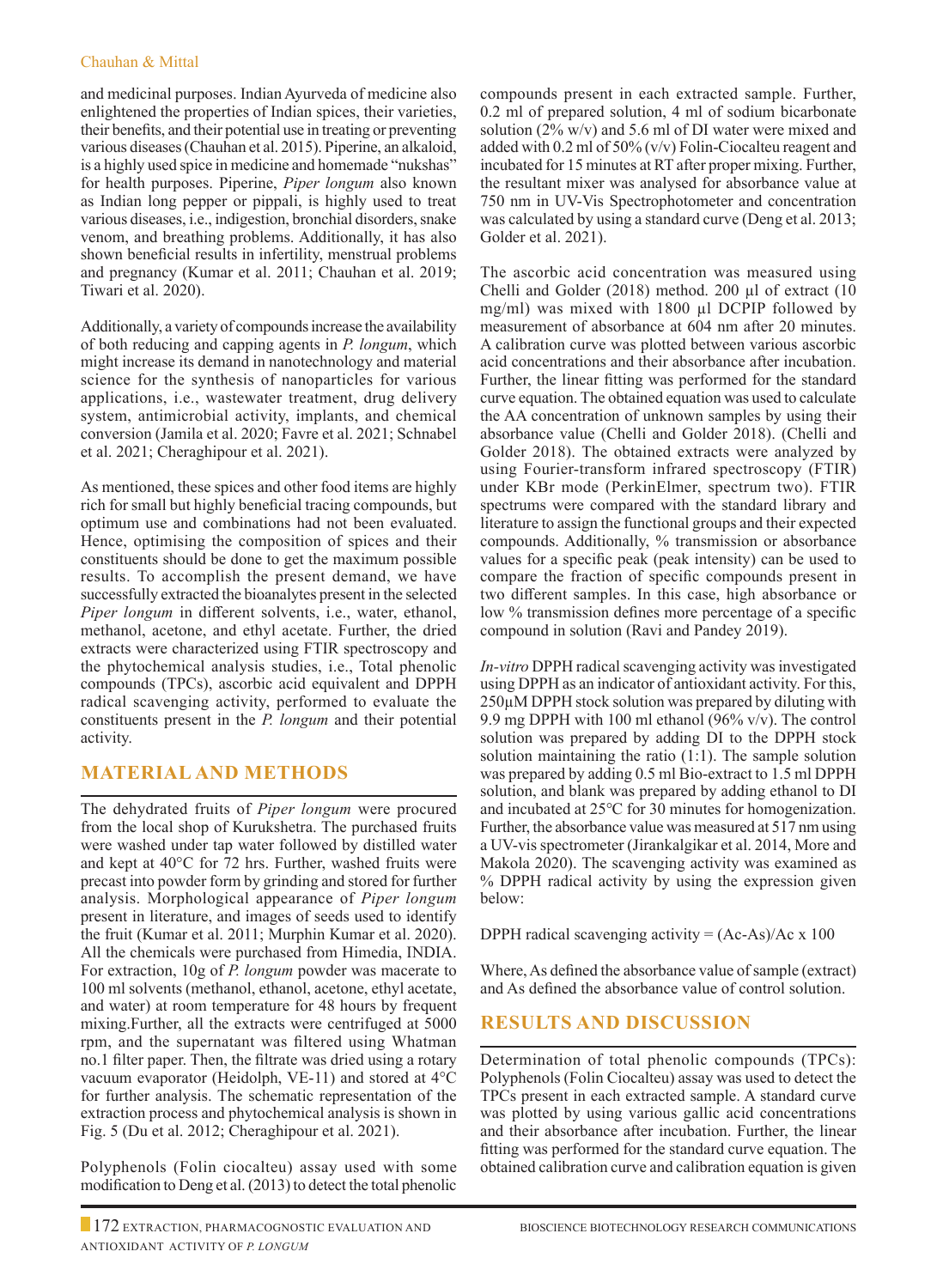in Fig. 1 (A) and eq. (2). The obtained calibration curve equation is as follows:

$$
y=0.00465x+0.04717
$$
 (2)

Where y defines the absorbance value and x defines the concentration of the gallic acid (gallic acid equivalent).





Further, the gallic acid equivalent of extract samples were calculated by using a calibration equation with respect to their absorbance value. The number of phenolic compounds obtained in each sample of bio-extract is stated as mg GAE/g Extract. The obtained gallic equivalent values and absorbance of all the samples are given in Table 1 and Fig. 1 (B). The obtained data confirmed that *P. longum* is a rich source of polyphenols containing up to  $181.0 \pm 8.7$ mg polyphenols per g of dry extract. Additionally, ethyl acetate showed the best extraction of the polyphenol with  $181.0 \pm$ 8.7 mg GAE/g while water showed the least extraction with  $50.5 \pm 3.3$  mg GAE/g (Alara et al. 2021).

Furthermore, methanol (178.8  $\pm$  6.6 mg/g) showed better extraction of polyphenols than acetone (165.9  $\pm$  4.5 mg/g) and ethanol (153.8  $\pm$  5.4 mg/g). The FTIR pattern also confirms the presence of maximum total phenolic compounds in ethyl acetate-based extract. An increase in the extraction of phenolic compounds in organic solvent than water might be attributed to the high solubility of polyphenols due to the suitable polarity of organic solvents than water (Alara et al. 2021). Methanolic extract of *Knoxia sumatrensis* leaves showed similar with  $55.0 \pm 1.3$  mg GAE/g total phenolic compounds, whereas ethyl acetate extract of X. granatum leaves showed ethyl acetate extracts with  $28.36 \pm 0.50$  mg GAE/g TPC in the aqueous state (Loganathan et al. 2021; Darmadi et. al. 2021).

**Determination of ascorbic acid equivalent (AE):** The standard curve was plotted between known ascorbic acid concentrations and their absorbance, as shown in Fig. 2 (A). AE content was calculated from its absorbance value by using the standard curve equation as follows:

$$
y=0.00232x\tag{3}
$$

Where y defines the absorbance value, and x defines the ascorbic acid equivalent (AE) concentration (Darmadi et. al. 2021).

**Figure 2: (A) Standard curve of ascorbic acid and (B) Ascorbic acid concentration present in each extract**



The amount of ascorbic acid obtained in each bio-extract sample is expressed as mg AE/g dry extract. The obtained ascorbic acid concentration and absorbance of all samples are given in Fig. 2 (B) and Table 1. The obtained data confirm that P. longum also contains ascorbic acid but in very less amount. Additionally, the methanolic extract showed the highest ascorbic acid concentration (1.53  $\pm$ 0.07 mg/g), which attributed to the high solubility of the ascorbic acid in methanol than others. Unlikely, the water showed the least extraction of the ascorbic acid (1.01  $\pm$  0.06 mg/g) and ethyl acetate (1.41  $\pm$  0.08 mg/g) showed better extraction than acetone (1.21  $\pm$  0.06 mg/g) and ethanol (1.24  $\pm$  0.03 mg/g). Hence, ascorbic acid has better solubility in methanol than others which might be due to appropriate polarity and partition coefficient. *Pleurotus floridanus*  extract showed a higher 17.54 mg/g ascorbic acid content and osage orange's extract showed around 12 mg/g ascorbic acid, which claimed presence of less amount of ascorbic acid (vitamin C) in spices than citric acid fruits (Bains et. al. 2020; Dadayan et. al. 2021).

**Analysis of compounds present in extracts by FTIR:** All the bioextract samples were analysed by using FTIR spectroscopy to study the corresponding functional groups. The FTIR spectrum for all the bio-extract samples and their corresponding functional groups are given in Fig. 3. The small peak obtained at 3742 and a broad peak at  $3325$  cm<sup>-1</sup> (in methanol solvent extraction) correspond to the O-H group of flavonoids/tannins and tannins/phenols/ polyphenols, respectively. Further, a peak around 2922 cm-1 and 2853 cm-1 represents the O-H stretching vibration of polyphenols and C–H stretching vibration of aromatic compounds, respectively. The peak present at 1720 cm−1 is allocated to the C=O stretching vibration of the carboxylic group of hemicellulose. Peaks at 1617, 1442, and 1360 cm-1 claimed the C=O group of ketone/aldehyde functional groups, C-H bending mode of lignin/carboxylic acid, and  $CH_2/CH_3$  deformation due to the presence of glycosides/ carbohydrates, respectively. Further, peaks of 1248, 1039, and 990 cm-1 ¬are linked to C-O bonding of polyphenols/ phenols, OH-CH stretching in sugar and polysaccharides, and β-linkage of the polysaccharide, respectively (Brangule et al. 2020).

Lastly, small peaks at 803 and 712 cm<sup>-1</sup> correspond to the C-H chain of carbohydrate or fatty acid chain (Purkayastha et al. 2012; Trifunschi et al. 2015; Oliveira et al. 2016;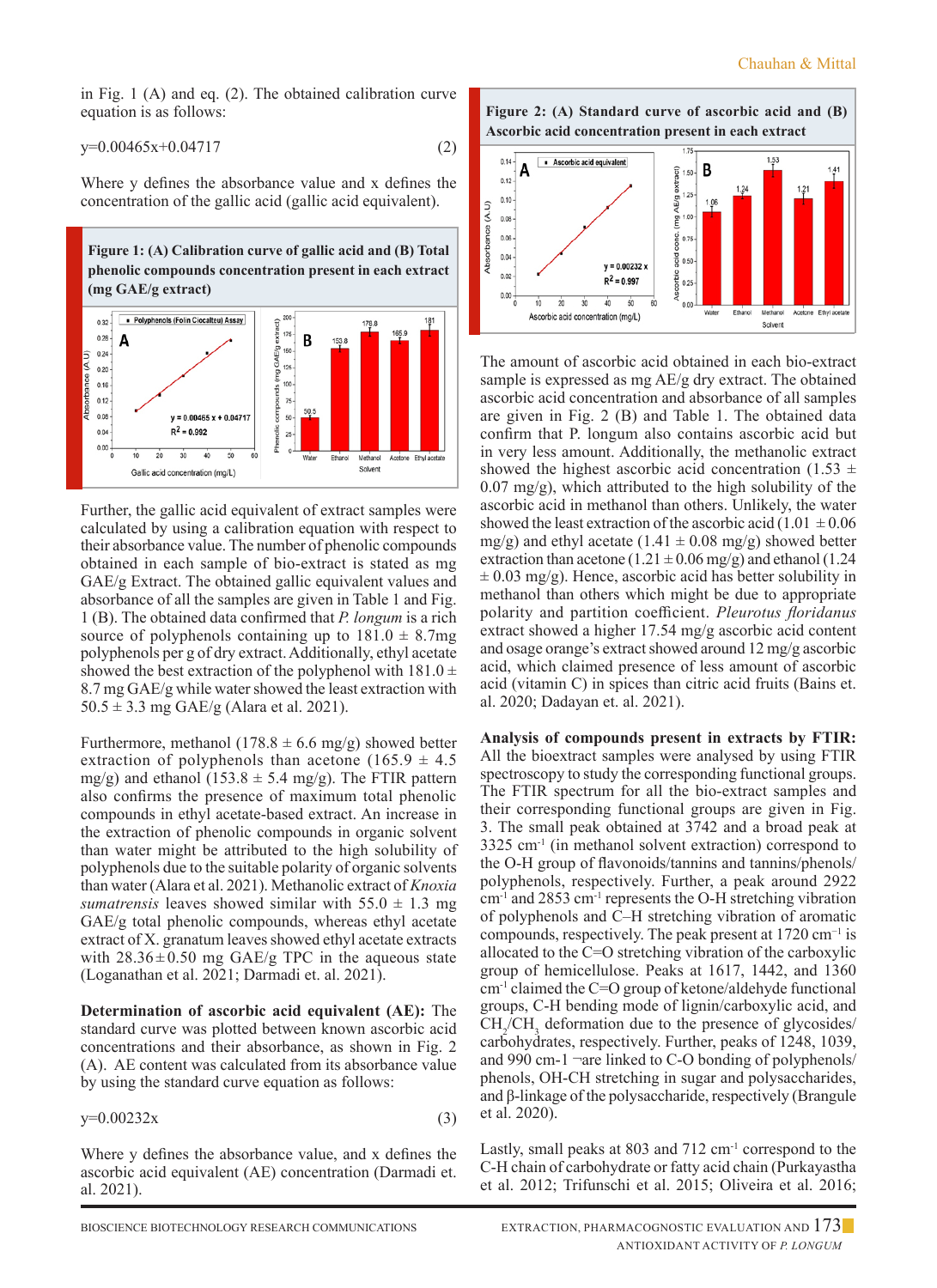#### Chauhan & Mittal

Monisha and Vimala 2018; Ravi and Pandey 2019). Conclusively, all the extracts showed the same peaks, but the % transmittance of these peaks vary due to the different extraction power of solvents. However, a broad peak is clearly visible in methanol (represented by blue), corresponding to the O-H group of tannins, phenols, and polyphenols, which claimed the high level of phenolic compounds present in methanol solvent-based extract than others. Additionally, % transmittance value of ethyl acetate showed the least transmission than others which confirmed the presence of the high amount of analytes in the extract (Brangule et al. 2020; Manasa et al. 2020).







*In vitro* **antioxidant activity:** The antioxidant activity of all the extracted samples was examined. The obtained results are shown in Table 1 and Fig. 4. The obtained data were fitted to equation 3 to calculate % DPPH degradation. The obtained data confirmed that the methanolic extract showed maximum DPPH radical activity (% degradation),  $81.57 \pm$ 1.1 %, while water extract showed the least DPPH radical activity  $(64.44 \pm 2.3 \%)$  (Espinoza et al. 2020).

Additionally, ethyl acetate (79.35  $\pm$ 1.9 %) showed better DPPH radical scavenging activity than acetone (75.69  $\pm 2.2$  %) and ethanol (76.95 $\pm$  2.1 %). The obtained result confirmed that methanol and ethyl acetate are the better solvents for extraction of DPPH radical scavengers than other solvents, which might be attributed to the presence of scavenger compounds in methanolic solvent.

| Table 1. Total phenolic compounds concentration, ascorbic<br>acid concentration and antioxidant activity of each extract |                                                          |                                                                   |                                         |
|--------------------------------------------------------------------------------------------------------------------------|----------------------------------------------------------|-------------------------------------------------------------------|-----------------------------------------|
| <b>Solvent</b>                                                                                                           | <b>Gallic</b> acid<br>equivalent<br>$(mg \text{ GAE/g})$ | <b>Ascorbic Acid</b><br><b>Concentration</b><br>(mg AE/g extract) | % Degradation<br>(Antioxidant activity) |
| Water                                                                                                                    | $50.53 \pm 3.29$                                         | $1.01 \pm 0.063$                                                  | $64.44 \pm 2.30$                        |
| Ethanol                                                                                                                  | $153.76 \pm 5.41$                                        | $1.25 \pm 0.028$                                                  | $76.95 \pm 2.13$                        |
| Methanol                                                                                                                 | $178.85 \pm 6.57$                                        | $1.51 \pm 0.067$                                                  | $81.57 \pm 1.12$                        |
| Acetone                                                                                                                  | $165.94 \pm 4.48$                                        | $1.21 \pm 0.058$                                                  | $75.69 \pm 2.18$                        |
| Ethyl Acetate                                                                                                            | $181.0 \pm 8.69$                                         | $1.38 \pm 0.076$                                                  | $79.35 \pm 1.93$                        |

**Figure 5: Schematic representation of extraction of the bio-analytes and their analysis.**



The obtained results are well supported by total phenolic compound and ascorbic acid content, which might influence enhanced DPPH scavenging activity. Similar results have been reported where ethyl acetate extract of *Mangifera indica* leaves showed 79.73 % DPPH inhibition, and methanolic extract of *Conyza bonariensis* L. leave showed 47.83% inhibition (Ibrahim et al. 2020; Espinoza et al. 2020).

174 EXTRACTION, PHARMACOGNOSTIC EVALUATION AND BIOSCIENCE BIOTECHNOLOGY RESEARCH COMMUNICATIONS Antioxidant Activity of *P. longum*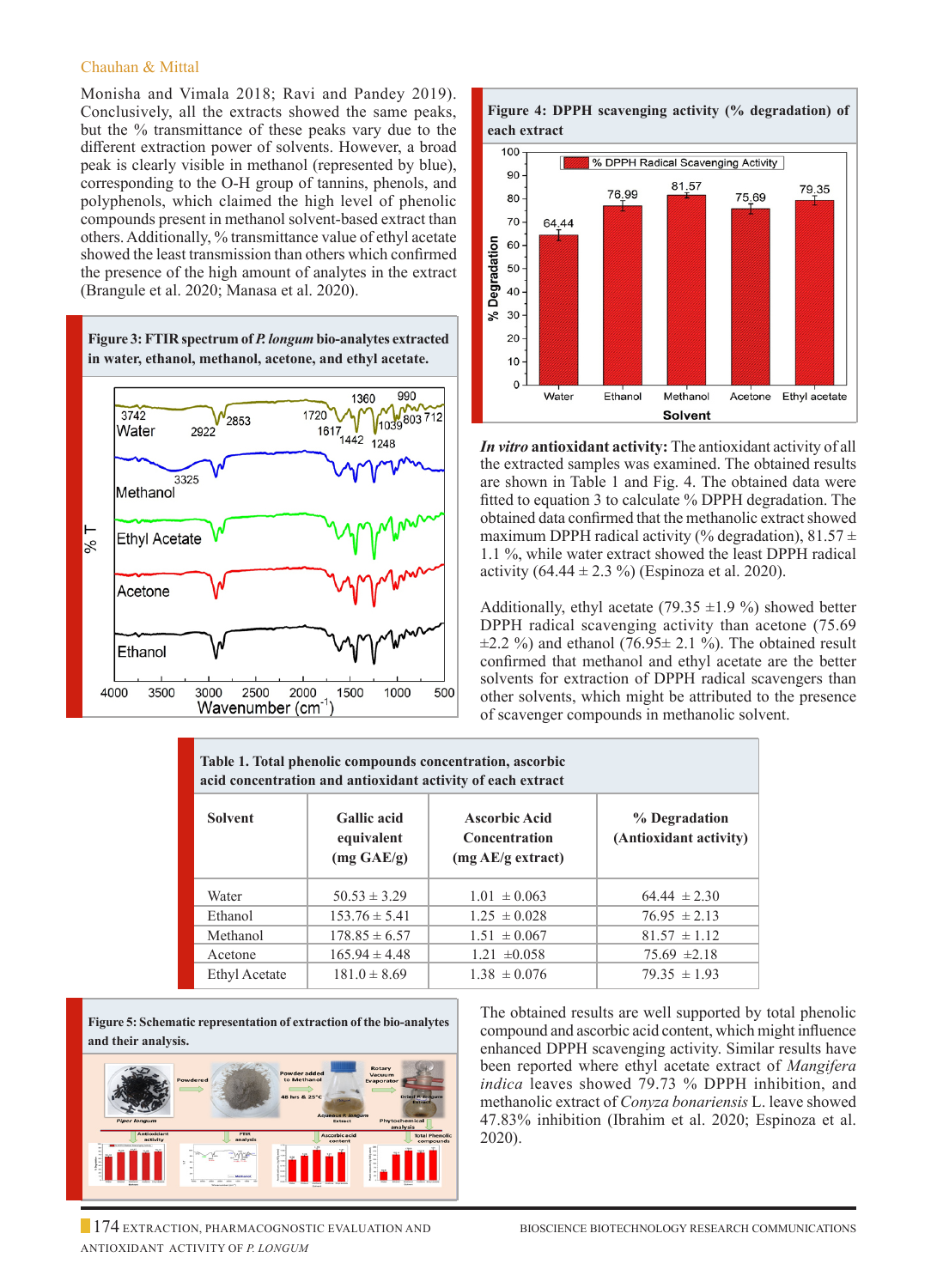# **Conclusion**

The findings of the study claimed the excellent DPPH radical scavenging activity of bio-analytes present in *Piper longum* extracted by using different solvents. Additionally, the obtained results confirmed the presence of polyphenols and ascorbic acid, which can be used for other applications. Methanolic and ethyl acetate-based extraction system showed great results than other solvents as they showed maximum DPPH radical scavenging activity (% degradation), 81.57 %, followed by ethyl acetate (79.35%). Variation in phytochemicals quantity and quality with change in the solvent, rectify the optimization of solvent for extraction to contract maximum benefits. Hence, *Piper longum* and other spices bio-analyte's composition can be stimulated in the future for various health benefits with appropriate practice.

## **Acknowledgements**

This study was financially supported by UIET, KUK which provides all necessary equipment and facilities to conduct this research work. The authors also acknowledge the Centre for the Environment, IIT Guwahati for FTIR analysis.

**Conflict of Interests:** Authors declare no conflicts of interests to disclose.

**Data Availability Statement:** The database generated and /or analysed during the current study are not publicly available due to privacy, but are available from the corresponding author on reasonable request.

## **REFERENCES**

Alara OR Abdurahman NH and Ukaegbu CI (2021). Extraction of phenolic compounds: a review. Curr. Res. Nutr. Food Sci., 4, 200-214.

Ahmad S Zahiruddin S Parveen B et al. (2021). Indian medicinal plants and formulations and their potential against COVID-19–preclinical and clinical research. Front. Pharmacol., 11, 2470.

 Bains A Chawla P Tripathi A et al. (2020). A comparative study of antimicrobial and anti-inflammatory efficiency of modified solvent evaporated and vacuum oven dried bioactive components of Pleurotus floridanus. J. Food Sci. Technol., 26, 1-10.

 Beya MM Netzel ME Sultanbawa Y et al. (2021). Plantbased phenolic molecules as natural preservatives in comminuted meats: A review. Antioxidants, 10(2), 263.

 Boukhatem MN and Setzer WN (2020). Aromatic herbs, medicinal plant-derived essential oils, and phytochemical extracts as potential therapies for coronaviruses: future perspectives. Plants, 9, 800.

 Brangule A Šukele R and Bandere D (2020). Herbal Medicine Characterization Perspectives Using Advanced FTIR Sample Techniques–Diffuse Reflectance (DRIFT) and Photoacoustic Spectroscopy (PAS). Front. Plant Sci., 11, 356

Chauhan A Semwal DK Mishra SP et al. (2015). Ayurvedic research and methodology: Present status and future strategies. Ayu, 36, 364.

Chauhan N Uniyal P Chauhan R et al. (2019). In vitro antibacterial effects of *Piper longum* fruit extracts on human pathogens and phytochemical analysis. Int. j. res. anal., 232-288.

Chelli VR and Golder AK (2018). Ag-doping on ZnO support mediated by bio-analytes rich in ascorbic acid for photocatalytic degradation of dipyrone drug. Chemosphere, 208, 149-158.

Cheraghipour K Beiranvand M Zivdari M et al. (2021). *In vitro* potential effect of Pipper longum methanolic extract against protoscolices of hydatid cysts. Exp. Parasitol., 221, 108051.

Chikatipalli R Saravana KK and Bannoth CSK (2021). Pharmacognostic evaluation and free radical scavenging activity of *Bombax ceiba* leaf extracts. Int. J. Green Pharm., 15 (1), 59-65.

Dadayan AS Stepanyan LA Sargsyan TH et al. (2021). Quantitative analysis of biologically active substances and the investigation of antioxidant and antimicrobial activities of some extracts of Osage orange fruits. Pharmacia, 68, 731.

Darmadi J Batubara RR Himawan S et al. (2021). Evaluation of Indonesian mangrove *Xylocarpus granatum* leaves ethyl acetate extract as potential anticancer drug. Sci Rep, 11(1), 1-8.

Cenobio-Galindo ADJ Pimentel-González DJ Razo-Rodríguez OED et al. (2019). Antioxidant and antibacterial activities of a starch film with bioextracts microencapsulated from cactus fruits (*Opuntia oligacantha*). Food Sci. Biotechnol., 28, 1553-1561.

Deekshith C Jois M Radcliffe J and Thomas J (2021). Effects of culinary herbs and spices on obesity: A systematic literature review of clinical trials. J. Funct. Foods, 81, 104449.

Deng GF Lin X Xu XR et al. (2013). Antioxidant capacities and total phenolic contents of 56 vegetables. J. Funct. Food, 5, 260-266.

Du XF Song JJ Hong S et al. (2012). Ethanol extract of *Piper longum* L. attenuates gentamicin-induced hair cell loss in neonatal cochlea cultures. Die Pharmazie-Int. J. Pharm. Sci. Res., 67, 559-563.

Espinoza RV Peñarreta J Quijano-Avilés M et al. (2020). Antioxidant activity and GC-MS profile of *Conyza bonariensis* L. leaves extract and fractions. Rev. Fac. Nac. Agron. Medellín, 73 (3), 9305-13.

Favre LC López-Fernández MP Ferreira CDS et al. (2021). The antioxidant and antiglycation activities of selected spices and other edible plant materials and their decay in sugar-protein systems under thermal stress. Food Chem., 22, 131199.

Fitzgerald M Heinrich M and Booker A (2020). Medicinal plant analysis: A historical and regional discussion of